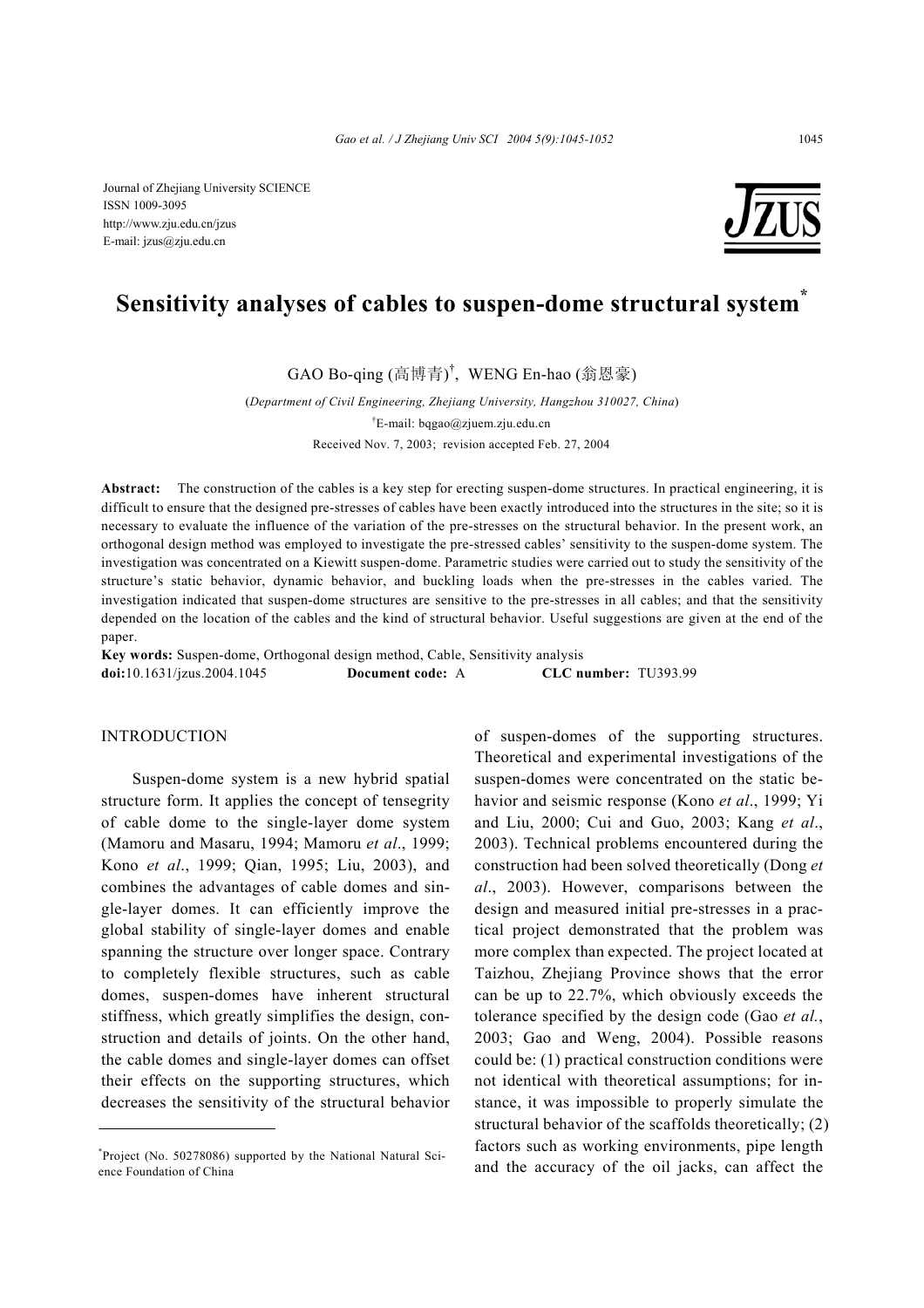precision of the constructions, all these facts cannot be taken into considerations simultaneously in theoretical analyses. The great discrepancy between the theoretical pre-stresses and the measured ones involves two issues: (1) whether it is necessary to rectify the pre-stresses and (2) how to rectify them. On the other hand, it is difficult to implement increment pre-stressing procedures, especially when a large number of cables are used in practical engineering, because it is difficult to properly put cables in place. In the present work, an orthogonal design method (Wu, 1997; Yang and Wang, 1998) was adopted to investigate the sensitivity of cables. Results of nonlinear static, dynamic, and buckling analyses led to the conclusions presented at the end of the paper.

#### ORTHOGONAL DESIGN METHOD

The general method of sensitivity analysis was, at a certain step, to vary a certain factor progressively within the range of the factor which influences the experimental result, and fix other factors, analyze the parameter value, obtain sensitive degree of factors. This kind of method has not enough coverage and is comparatively isolated and static.

The orthogonal experimental design method adopts a set of available orthogonal tables, regularly picks out a series of typical test points from the overall multifactor test, and then does a test under treatment combinations. Orthogonally calculated data from analysis of variance can offer detailed information. The actual method is as follows: select a suitable orthogonal table  $L_n(t^m)$ , where  $L$  is the form symbol;  $n$  is the times of experiment arranged in the form; *t* is the level number; *m* is the number of the form columns, and then calculate and analyze on the basis of definite calculation scheme for the level of every factor setting, to achieve the result finally.

Now we arrange the calculation scheme based on  $L_n(t^m)$ , the result of the *i*th scheme marked as  $y_i$ ,  $i=1,2,3,\ldots,n$ , and  $y_1,y_2,\ldots,y_n$  are independent of each other and obey normal distribution, namely,  $y_i \sim N(\mu, \sigma^2)$  (*i*=1,2,...,*n*), and perform variance analysis of  $y_i$ ; in other words, perform significance test on the hypothesis  $H_0$ :  $\mu_1 = \mu_2 = \mu_3 = \ldots = \mu_n$ .

Applying the principle of hypothesis testing, create a statistic for *F*-test, the significance test procedure is described as follows:

$$
T = \sum_{t=1}^{n} y_t, \ \overline{y} = \frac{T}{n}, \ r = \frac{n}{t}
$$
 (1)

$$
S_{T} = \sum_{i=1}^{n} (y_{i} - \overline{y})^{2}, S_{j} = r \sum_{i=1}^{t} (T_{ij} / r - \overline{y})^{2}
$$
  
(j=1,2, ...,m) (2)

where  $T_{ij}$  is the sum of  $y_i$  of the *i*th level in the *j*th column of table  $L_n(t^m)$ , r is the replications times of the same level in a certain column,  $S_T$  is the sum of squares of  $(y_i - \overline{y})$ ,  $S_j$  is the sum of squares of  $(T_{ii}/r - \overline{y})$ , which denotes the difference between the different level of the *j*th column in table  $L_n(t^m)$ .

The degrees of freedom of  $S_T$ ,  $S_j$  are denoted by  $f_T$ ,  $f_j$  respectively, and

$$
f_T = n - 1, f_j = t - 1 \tag{3}
$$

The sum of  $(y_i - \overline{y})^2$  of all the void columns is denoted as *Se*; accordingly the sum of the degree of freedom is denoted as *fe*. When the calculated  $\overline{S}_i = S_i / f_i$  of a certain column is less than  $\overline{S}_e = S_e / f_e$ ,  $S_j$  is regarded as error term and is merged into  $S_e$ . So when all the error terms  $S_i$  are merged into  $S_e$ , we get a new one denoted as  $S_e^{\Delta}$ , meanwhile, after degrees of freedom *fj* are merged into  $f_e$ , we get a new one denoted as  $f_e^{\Delta}$ ; and then obtain

$$
F_j = \frac{S_j / f_j}{S_e / f_e} \text{ or } F_j^{\Delta} = \frac{S_j / f_j}{S_e^{\Delta} / f_e^{\Delta}}
$$
(4)

for testing. When  $H_0$  is true,  $F_i \sim F(f_i, f_e)$ ,  $j=1,2,...,m$ . So when  $F_i$  is more than  $F_1$ <sub>-*a*</sub>~ $F(f_i, f_e)$ , for the given significance level  $a$ , the factor is deduced to be significant, otherwise it is not significant.

#### STRUCTURAL MODEL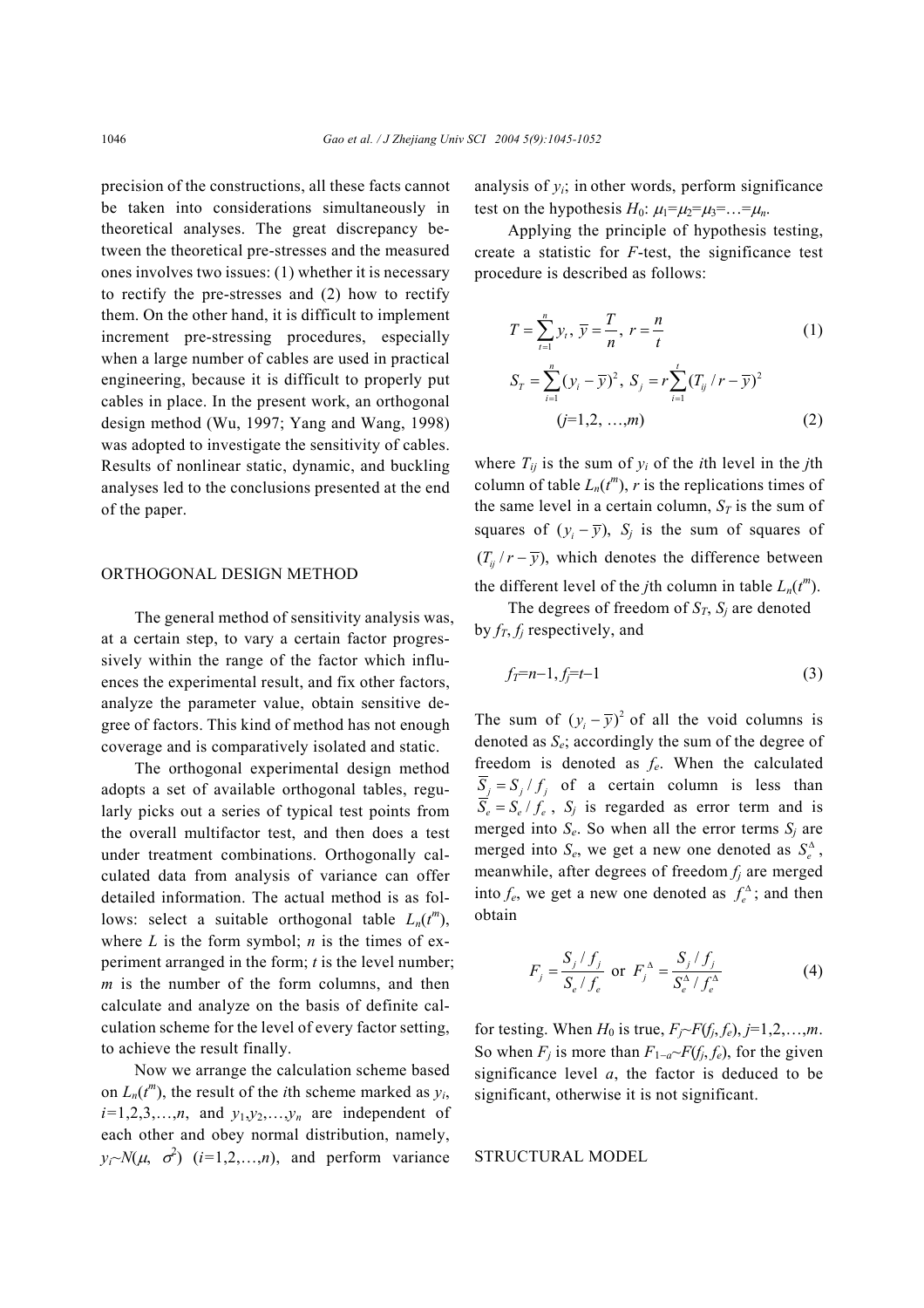The model employed in this study is shown in Fig.1. The span and rise of the Kiewitt suspen-dome structure are 40 m and 5 m respectively (i.e. the rise to span ratio is 0.125). The Kiewitt dome uses  $K_{6\times6}$  for gridding; the strut length of 1st to 3rd hoop is 2.5 m, and the 4th and 5th hoops are 2.0 m. Steel tubes 121 mm in diameter and 3.5 mm in thickness were used as ribs and latitudinal members, 114 mm in diameter and 3.5 mm in thickness were used as radial members in the single-layer steel truss (the upper part of the suspen-dome structure), and steel tubes 90 mm in diameter and 2.5 mm in thickness were used as the struts of the suspen-dome structure. Each cable was made of ten strands of 5 mm diameter steel wires. The Young's modulus of the tubes was 206 GPa and that of the cables was 180 GPa. The hoop and the radial cables were pre-stressed with the values being 50 kN and 20 kN respectively. All interior nodes of the single-layer dome were assumed to connect rigidly, while the perimeter members were pinned to the supporting members. Vertical load distributed uniformly at 1.0  $kN/m^2$  (precluding self-weight) on the top surface of the dome. Seven pre-stress levels were adopted to investigate the effects of pre-stresses variation on the maximum stress of the structure. Taking the designed pre-stresses as the basis, the pre-stresses were increased and decreased by 10%, 20% and 30%.

## THEORY OF SENSITIVITY ANALYSIS IN SUSPEN-DOME

Suspen-dome structural system belongs to hy-

brid cable-strut structure; its basic units consist of beams (members in the single-layer dome), struts (members in the tensegric system) and cables (hoop and radial cables). Equilibrium equations were derived on the basis of three models: beam element model and cable element model both based on nonlinear finite element theory (Kaid, 1999; Zhang and Shen, 2000); beam-column model based on beam-column theory. A general nonlinear finite element analysis software package ANSYS was employed for sensitivity analysis of the suspen-dome structure. Structural members−beams, struts and cables, were discretized with elements BEAM4, LINK8 and LINK10 respectively.

Orthogonal design method was applied for sensitivity analyses of cables classified into seven groups (a group is defined as a factor) in Fig.2. Seven pre-stress levels described in the previous section were involved.

The analysis procedures were signed according to orthogonal table  $L_{49}(7^8)$ , where seven factors occupy the first seven columns of the table, while the eighth column is left blank for further variance analysis of orthogonal experimental design. Totally 49 case studies were carried out, including static, dynamic, and buckling analyses. In the nonlinear static analyses, the structure was assumed to carry a uniformly distributed load of 1 kN/ $m^2$ , while for transient dynamic analyses, the EL-Centro earthquake records were adopted. The increment equilibrium equation for stability analyses can be expressed as follow (Hangai and Kawaguchi, 1990):



**Fig.1 Components of the suspen-dome structure**

$$
[K]\{\Delta u\}=\Delta\lambda\{p\}\tag{5}
$$



**Fig.2 Numbering of cables**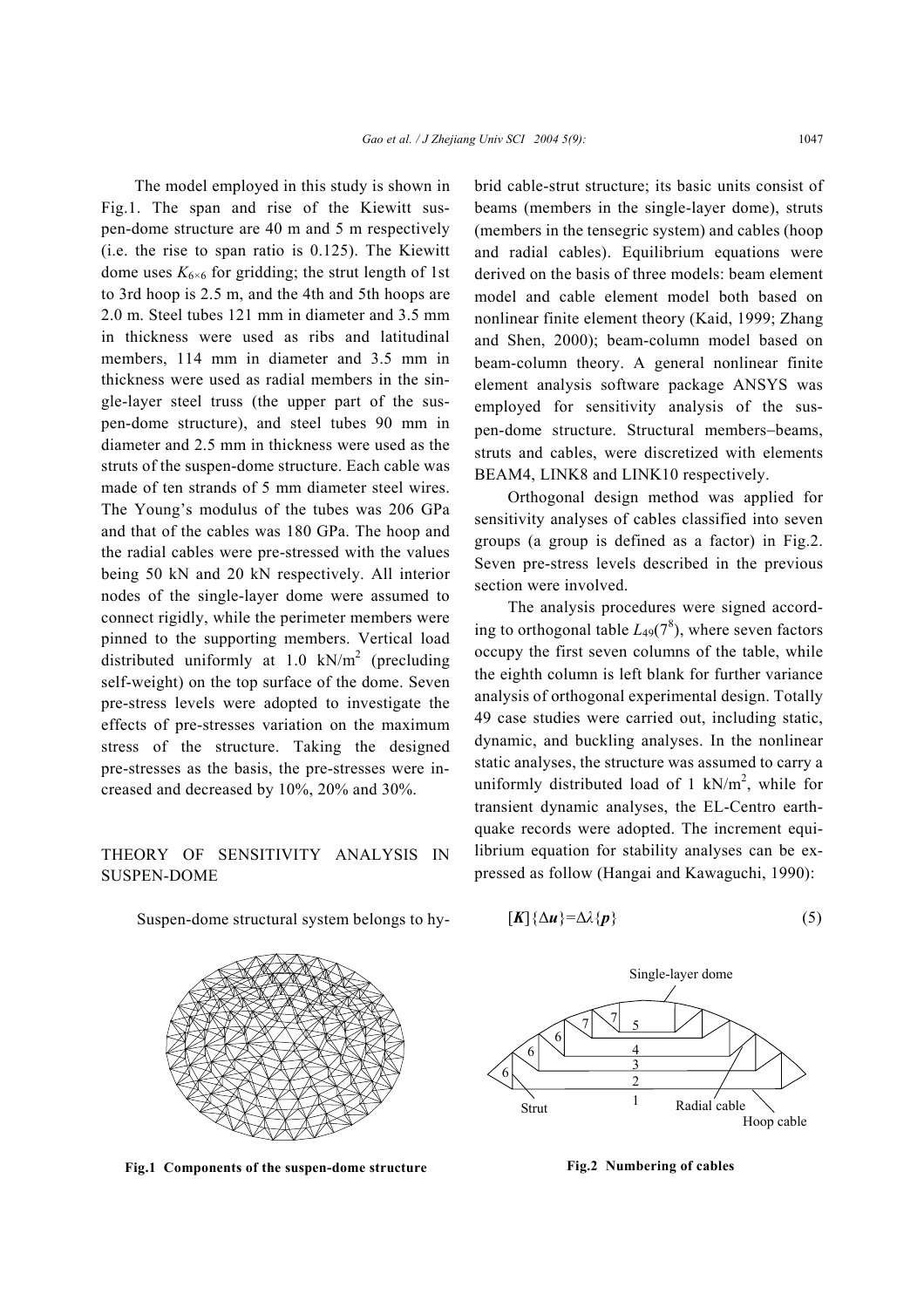where  $[K]$  is the structural tangent stiffness matrix of U.L. (Updated Lagrange), {∆*u*} is the increment vector of displacement,  $\Delta \lambda$  is the load increment parameter,  $\{p\}$  is the load reference vector. Before the critical load,  $|K| \neq 0$ , thus, an exclusive solution of the linear Eq.(5) can be obtained by using LDLT. At the critical point,  $|K| \neq 0$ , rank $(K) \leq n-1$ , and the structural stiffness matrix is singular. On the basis of the generalized incremental algorithm (Hangai, 1981; Chen *et al*., 2002), the Eq.(5) can be written as:

$$
A \begin{Bmatrix} \Delta \delta \\ \Delta \lambda \end{Bmatrix} = \{0\} \tag{6}
$$

where  $A = [K - f]$ , is the augmented equilibrium matrix with  $n\times(n+1)$  dimensions.

By using the generalized inverse theory, the solution of the Eq.(6) is:

$$
\begin{cases} \Delta \delta \\ \Delta \lambda \end{cases} = [I_{n+1} - A^* A]a = \alpha \text{ null}(A) = \alpha a \tag{7}
$$

where  $A^+$  is the *M-P* generalized inverse of *A*, *a* is the zero spatial radix and the orthogonal radix of  $[I_{n+1} - A^{\dagger} A]$ .  $\alpha$  is a number without dimensions, named the generalized increment. Regarding the physical significance, the conservative structure has an exclusive equilibrium route at non-critical points and limit points so that *a* is a vector of one-dimension; while the conservative structure has two equilibrium routes at least at the bifurcation point so that *a* is a multi-dimension vector. The results of nonlinear analyses showed that the suspen-dome presented in this paper has no bifurcation points.

## RESULTS OF ANALYSES OF CABLES SENSITIVITY TO SUSPEN-DOME

Table 1 listed the maximum static and dynamic stresses, the maximum static and dynamic displacements, and buckling loads. The results listed in Table 1 can be used for evaluating the sensitivity degree of cables. Tables 2−4 give the evaluation results. The last column of the tables is the sensitivity of cables to static and dynamic stresses and buckling loads. The number of stars represents the significance. It is determined according to the significance level  $F_j$  as follows:

If  $F_i > F_{0.99}$ , it is of great significance, marked with three stars; If  $F_{0.95} < F_i < F_{0.99}$ , it is of average significance, marked with two stars; If  $F_i \le F_{0.95}$ , it is of minor significance, marked with one star.

Figs.3−5 described the structural response when varying the pre-stresses of a certain group of cables. A group is defined as a factor. Number of factor has shown in Fig.2. The designed pre-stresses in the hoop and the radial cables are 50 kN and 20 kN respectively. Taking the designed pre-stresses as the basis, the pre-stresses were increased by 5%, 10%, 15%, 20%, 25% and 30%.

## **Analyses of cables static sensitivity to suspen-dome**

Table 2 gives the results of the static sensitivity analyses. The table shows that the outermost hoop cable was the most sensitive; that its significance level was much larger than that of the other cables; that all cables, except for the innermost, were sensitive; that outer three rings were more sensitive than the inner rings. The sensitivity decreased inward gradually. The sensitivity of the radial cables was similar to that of the hoop cables.

The vertical axis in Fig.3 denotes the number of members whose static stresses variations beyond 5% among all structural members. The results are consistent with the cables sensitivity to static stresses shown in Table 2. The significance levels of Factor 1, 2, 3, and 4 are larger than that of Factor 5, and the significance level of Factor 6 are larger than that of Factor 7.

## **Analyses of cables dynamic sensitivity to suspen-dome**

Table 3 on the results of the dynamic sensitivity analyses shows that the dynamic sensitivity was weaker than the corresponding static sensitivity. Among all cables, the outermost hoop cable was the most sensitive one, whose significance level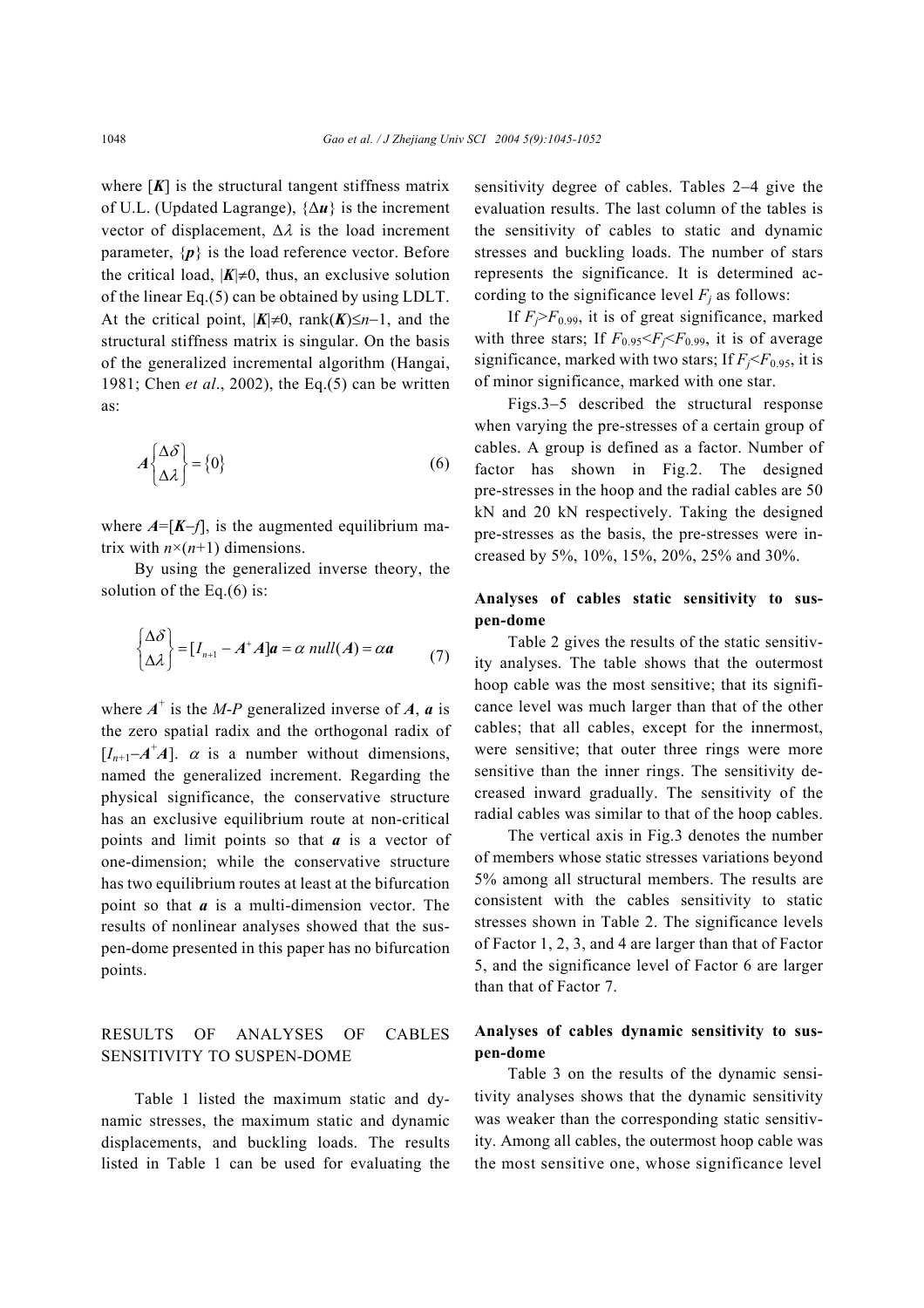| Scheme         |                | 2                           | 3              | 4                        | 5              | 6              | 7              | 8                             | Static tresses<br>(MPa) | ment (mm) | (MPa)  | Static displace - Dynamic stresses Dynamic displace - Buckling loads<br>ment (mm) | (kN/m <sup>2</sup> ) |
|----------------|----------------|-----------------------------|----------------|--------------------------|----------------|----------------|----------------|-------------------------------|-------------------------|-----------|--------|-----------------------------------------------------------------------------------|----------------------|
|                |                |                             |                |                          |                |                |                |                               | 246.46                  | 14.59     | 217.65 | 12.67                                                                             | 6.28                 |
| 2              |                | $\mathcal{D}_{\mathcal{A}}$ | $\mathfrak{D}$ | $\mathfrak{D}$           | $\overline{c}$ | $\mathfrak{D}$ | $\overline{2}$ | $\overline{c}$                | 253.78                  | 15.21     | 224.81 | 14.53                                                                             | 6.28                 |
| 3              |                | 3                           | 3              | 3                        | 3              | 3              | 3              | 3                             | 261.10                  | 15.83     | 231.98 | 16.38                                                                             | 6.31                 |
| 4              |                | 4                           | 4              | 4                        | 4              | 4              | 4              | 4                             | 268.42                  | 16.45     | 239.14 | 18.23                                                                             | 6.34                 |
| 5              |                | 5.                          | 5              | 5                        | 5              | 5              | 5              | 5                             | 275.74                  | 17.14     | 246.31 | 20.08                                                                             | 6.37                 |
| 6              |                | 6                           | 6              | 6                        | 6              | 6              | 6              | 6                             | 283.07                  | 18.16     | 263.63 | 21.92                                                                             | 6.42                 |
| 7              |                |                             | 7              | 7                        | 7              | 7              | 7              | $7\phantom{.0}$               | 290.39                  | 19.22     | 284.17 | 23.76                                                                             | 6.46                 |
| 8              | $\mathfrak{D}$ |                             | $\mathcal{D}$  | 3                        | 4              | 5              | 6              |                               | 288.80                  | 16.41     | 260.04 | 17.66                                                                             | 6.35                 |
| 9              | $\mathfrak{D}$ | $\mathfrak{D}$              | 3              | 4                        | 5              | 6              |                |                               | 296.12                  | 17.03     | 267.20 | 19.51                                                                             | 6.40                 |
| 10             | $\mathfrak{D}$ | 3                           | 4              | 5                        | 6              |                |                | $\mathfrak{D}_{\mathfrak{p}}$ | 303.23                  | 17.27     | 274.14 | 18.42                                                                             | 6.42                 |
| 11             | $\mathfrak{D}$ | 4                           | 5              | 6                        | 7              |                | $\mathfrak{D}$ | $\mathbf{3}$                  | 279.57                  | 16.73     | 250.40 | 19.79                                                                             | 6.35                 |
| 12             | $\mathfrak{D}$ | 5                           | 6              | $\tau$                   |                | $\mathfrak{D}$ | 3              | 4                             | 286.81                  | 17.27     | 257.48 | 18.17                                                                             | 6.40                 |
| 13             | $\mathcal{D}$  | 6                           |                |                          | $\mathfrak{D}$ | $\mathcal{L}$  | 4              | 5                             | 293.78                  | 17.51     | 264.23 | 16.88                                                                             | 6.43                 |
| $\blacksquare$ | $\sim$         |                             |                | $\overline{\phantom{0}}$ |                |                |                |                               | $207 - 1$               | $1 - 10$  | 2000   | $\sim$ $\sim$ $\sim$                                                              | $\sim$ $\sim$        |

**Table 1 Orthogonal experimental design scheme and the corresponding results**

| $\sqrt{2}$ | $\mathbf{1}$             | $\overline{c}$          | $\overline{c}$           | 2                        | 2                        | 2                        | $\overline{c}$           | 2                | 253.78 | 15.21 | 224.81 | 14.53 | 6.28 |
|------------|--------------------------|-------------------------|--------------------------|--------------------------|--------------------------|--------------------------|--------------------------|------------------|--------|-------|--------|-------|------|
| 3          | $\mathbf{1}$             | 3                       | 3                        | 3                        | 3                        | 3                        | 3                        | 3                | 261.10 | 15.83 | 231.98 | 16.38 | 6.31 |
| 4          | $\mathbf{1}$             | 4                       | $\overline{\mathcal{L}}$ | 4                        | 4                        | 4                        | $\overline{\mathcal{L}}$ | 4                | 268.42 | 16.45 | 239.14 | 18.23 | 6.34 |
| 5          | $\mathbf{1}$             | 5                       | 5                        | 5                        | 5                        | 5                        | 5                        | 5                | 275.74 | 17.14 | 246.31 | 20.08 | 6.37 |
| 6          | $\mathbf{1}$             | 6                       | 6                        | 6                        | 6                        | 6                        | 6                        | 6                | 283.07 | 18.16 | 263.63 | 21.92 | 6.42 |
| 7          | $\mathbf{1}$             | 7                       | 7                        | 7                        | 7                        | 7                        | 7                        | 7                | 290.39 | 19.22 | 284.17 | 23.76 | 6.46 |
| 8          | $\boldsymbol{2}$         | $\mathbf{1}$            | $\mathbf{2}$             | 3                        | $\overline{\mathcal{L}}$ | 5                        | 6                        | 7                | 288.80 | 16.41 | 260.04 | 17.66 | 6.35 |
| 9          | $\overline{c}$           | $\overline{c}$          | $\overline{\mathbf{3}}$  | 4                        | 5                        | $\sqrt{6}$               | 7                        | $\mathbf{1}$     | 296.12 | 17.03 | 267.20 | 19.51 | 6.40 |
| 10         | $\overline{c}$           | 3                       | $\overline{\mathcal{A}}$ | 5                        | $\sqrt{6}$               | 7                        | $\mathbf{1}$             | $\overline{c}$   | 303.23 | 17.27 | 274.14 | 18.42 | 6.42 |
| 11         | $\boldsymbol{2}$         | $\overline{\mathbf{4}}$ | 5                        | 6                        | 7                        | $\mathbf{1}$             | $\overline{c}$           | 3                | 279.57 | 16.73 | 250.40 | 19.79 | 6.35 |
| 12         | $\overline{c}$           | 5                       | 6                        | 7                        | $\mathbf{1}$             | $\overline{c}$           | 3                        | $\overline{4}$   | 286.81 | 17.27 | 257.48 | 18.17 | 6.40 |
| 13         | $\overline{c}$           | 6                       | 7                        | $\mathbf{1}$             | $\sqrt{2}$               | $\overline{\mathbf{3}}$  | $\overline{4}$           | 5                | 293.78 | 17.51 | 264.23 | 16.88 | 6.43 |
| 14         | $\overline{c}$           | 7                       | $\mathbf{1}$             | $\overline{c}$           | 3                        | $\overline{\mathcal{L}}$ | 5                        | 6                | 297.54 | 17.40 | 268.29 | 16.85 | 6.46 |
| 15         | $\mathfrak{Z}$           | $\mathbf{1}$            | 3                        | 5                        | $\boldsymbol{7}$         | $\overline{c}$           | $\overline{4}$           | 6                | 299.95 | 16.69 | 271.30 | 19.22 | 6.40 |
| 16         | $\mathfrak{Z}$           | $\overline{\mathbf{c}}$ | $\overline{\mathcal{L}}$ | 6                        | $\mathbf{1}$             | 3                        | 5                        | 7                | 307.19 | 17.22 | 278.38 | 17.60 | 6.42 |
| 17         | $\mathfrak{Z}$           | 3                       | 5                        | 7                        | $\sqrt{2}$               | $\overline{4}$           | 6                        | $\mathbf{1}$     | 314.51 | 17.84 | 285.54 | 19.44 | 6.44 |
| 18         | $\mathfrak{Z}$           | 4                       | 6                        | $\mathbf{1}$             | 3                        | 5                        | $\tau$                   | $\boldsymbol{2}$ | 321.47 | 17.42 | 292.28 | 18.17 | 6.48 |
| 19         | $\mathfrak{Z}$           | 5                       | 7                        | $\sqrt{2}$               | $\overline{\mathbf{4}}$  | 6                        | $\mathbf{1}$             | 3                | 328.59 | 17.67 | 299.22 | 17.03 | 6.46 |
| $20\,$     | $\mathfrak{Z}$           | 6                       | $\mathbf{1}$             | 3                        | 5                        | 7                        | $\overline{c}$           | $\overline{4}$   | 332.34 | 17.19 | 302.86 | 17.04 | 6.53 |
| 21         | $\mathfrak{Z}$           | 7                       | $\mathbf{2}$             | 4                        | 6                        | $\mathbf{1}$             | 3                        | 5                | 308.78 | 17.09 | 279.40 | 18.41 | 6.46 |
| 22         | $\overline{\mathbf{4}}$  | $\mathbf{1}$            | 4                        | 7                        | $\mathfrak{Z}$           | $\sqrt{6}$               | $\overline{c}$           | 5                | 342.02 | 18.04 | 313.38 | 17.71 | 6.46 |
| 23         | 4                        | $\overline{c}$          | 5                        | $\mathbf{1}$             | $\overline{\mathcal{L}}$ | 7                        | 3                        | 6                | 348.98 | 17.62 | 320.12 | 16.47 | 6.46 |
| 24         | 4                        | 3                       | 6                        | $\overline{c}$           | 5                        | $\mathbf{1}$             | $\overline{4}$           | $\tau$           | 325.76 | 17.07 | 296.99 | 17.85 | 6.44 |
| 25         | 4                        | 4                       | 7                        | 3                        | 6                        | $\overline{c}$           | 5                        | $\mathbf{1}$     | 332.72 | 17.70 | 303.80 | 19.69 | 6.46 |
| 26         | $\overline{\mathcal{L}}$ | 5                       | $\mathbf{1}$             | 4                        | $\boldsymbol{7}$         | 3                        | 6                        | $\overline{c}$   | 336.37 | 15.45 | 307.18 | 19.69 | 6.52 |
| 27         | 4                        | 6                       | $\overline{c}$           | 5                        | $\mathbf{1}$             | 4                        | $\tau$                   | 3                | 343.62 | 16.40 | 314.26 | 18.09 | 6.54 |
| 28         | 4                        | 7                       | 3                        | 6                        | $\mathbf{2}$             | 5                        | $\mathbf{1}$             | 4                | 350.73 | 17.30 | 321.20 | 16.92 | 6.58 |
| 29         | 5                        | $\mathbf{1}$            | 5                        | $\overline{c}$           | 6                        | 3                        | 7                        | $\overline{4}$   | 353.13 | 17.65 | 324.72 | 19.13 | 6.48 |
| 30         | 5                        | $\overline{c}$          | 6                        | 3                        | $\boldsymbol{7}$         | $\overline{\mathcal{L}}$ | $\mathbf{1}$             | 5                | 360.13 | 17.90 | 331.38 | 18.06 | 6.53 |
| 31         | 5                        | 3                       | 7                        | $\overline{\mathcal{L}}$ | $\mathbf{1}$             | 5                        | $\overline{c}$           | 6                | 367.37 | 18.43 | 338.45 | 16.38 | 6.55 |
| 32         | 5                        | 4                       | $\mathbf{1}$             | 5                        | $\boldsymbol{2}$         | 6                        | 3                        | $\tau$           | 371.12 | 15.17 | 342.10 | 16.35 | 6.58 |
| 33         | 5                        | 5                       | $\overline{c}$           | 6                        | $\mathfrak{Z}$           | 7                        | $\overline{4}$           | $\mathbf{1}$     | 378.44 | 16.21 | 349.26 | 18.20 | 6.64 |
| 34         | 5                        | 6                       | 3                        | 7                        | $\overline{4}$           | $\mathbf{1}$             | 5                        | $\boldsymbol{2}$ | 355.51 | 16.02 | 326.43 | 19.56 | 6.54 |
| 35         | 5                        | 7                       | $\overline{4}$           | $\mathbf{1}$             | 5                        | $\boldsymbol{2}$         | 6                        | $\mathfrak{Z}$   | 362.11 | 16.88 | 332.81 | 18.32 | 6.58 |
| 36         | 6                        | $\mathbf{1}$            | 6                        | 4                        | $\boldsymbol{2}$         | 7                        | 5                        | 3                | 395.10 | 19.01 | 366.53 | 17.66 | 6.61 |
| 37         | 6                        | $\overline{c}$          | 7                        | 5                        | $\mathfrak{Z}$           | $\mathbf{1}$             | 6                        | $\overline{4}$   | 372.51 | 18.48 | 344.04 | 19.02 | 6.54 |
| 38         | 6                        | $\mathfrak{Z}$          | $\mathbf{1}$             | $\sqrt{6}$               | $\overline{4}$           | $\sqrt{2}$               | $\boldsymbol{7}$         | 5                | 375.92 | 16.16 | 347.35 | 18.99 | 6.58 |
| 39         | 6                        | $\overline{4}$          | $\overline{2}$           | 7 <sup>7</sup>           | 5 <sup>5</sup>           | $\mathfrak{Z}$           | $\bar{1}$                | 6                | 382.67 | 15.45 | 353.92 | 17.88 | 6.58 |
| 40         | 6                        | 5                       | 3                        | 1                        | 6                        | 4                        | $\boldsymbol{2}$         | 7                | 389.27 | 15.24 | 360.31 | 16.68 | 6.64 |
| 41         | 6                        | 6                       | 4                        | 2                        | 7                        | 5                        | 3                        | $\mathbf{1}$     | 396.54 | 16.22 | 367.26 | 18.52 | 6.66 |
| 42         | 6                        | 7                       | 5                        | 3                        | $\mathbf{1}$             | 6                        | 4                        | 2                | 403.78 | 17.27 | 374.34 | 16.87 | 6.70 |
| 43         | 7                        | 1                       | 7                        | 6                        | 5                        | 4                        | 3                        | $\overline{c}$   | 406.64 | 19.29 | 378.35 | 19.17 | 6.63 |
| 44         | 7                        | $\overline{c}$          | $\mathbf{1}$             | 7                        | 6                        | 5                        | $\overline{4}$           | 3                | 410.05 | 16.03 | 381.66 | 19.16 | 6.64 |
| 45         | 7                        | 3                       | $\overline{c}$           | $\mathbf{1}$             | 7                        | 6                        | 5                        | 4                | 416.96 | 15.61 | 388.18 | 17.96 | 6.65 |
| 46         | 7                        | 4                       | 3                        | 2                        | $\mathbf{1}$             | 7                        | 6                        | 5                | 424.19 | 16.14 | 395.25 | 16.30 | 6.73 |
| 47         | 7                        | 5                       | 4                        | 3                        | 2                        | 1                        | 7                        | 6                | 401.90 | 15.60 | 373.05 | 17.66 | 6.64 |
| 48         | 7                        | 6                       | 5                        | $\overline{4}$           | 3                        | $\overline{c}$           | $\mathbf{1}$             | 7                | 408.65 | 15.84 | 379.63 | 16.52 | 6.65 |
| 49         | 7                        | 7                       | 6                        | 5                        | 4                        | 3                        | 2                        | 1                | 415.60 | 16.78 | 386.43 | 18.37 | 6.73 |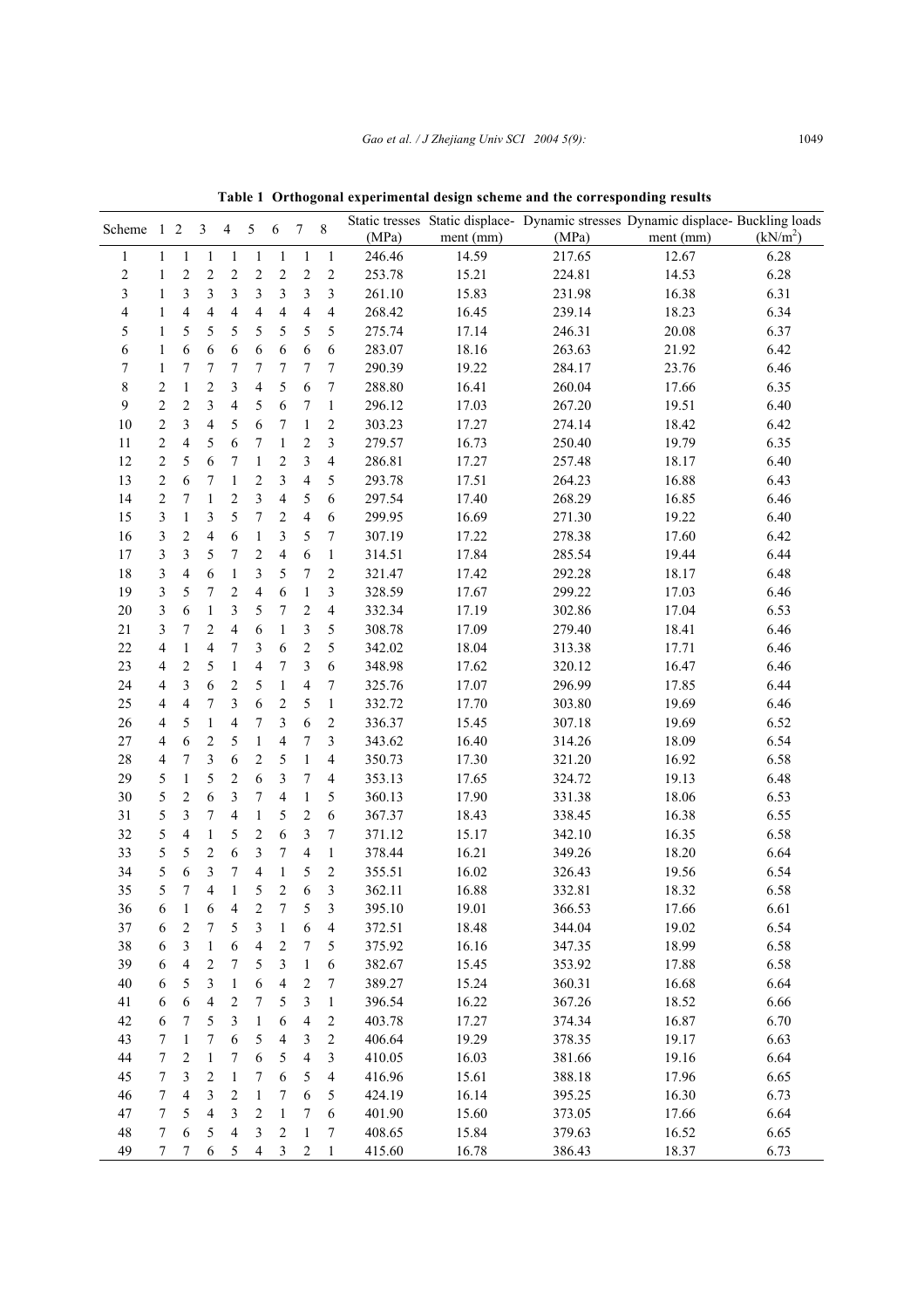**Table 2 Results of analyses of cables sensitivity to static stresses**

| Factor | Stress $S_i$ | Degree of<br>freedom $f_i$ | $F_i$       | Significance |
|--------|--------------|----------------------------|-------------|--------------|
| 1      | 11.2224      | 6                          | 619509.1804 | ***          |
| 2      | 0.1044       | 6                          | 5761.8683   | ***          |
| 3      | 0.0055       | 6                          | 304.6813    | ***          |
| 4      | 0.0001       | 6                          | 5.9562      | ***          |
| 5      | 0.0001       | 6                          | 4.0849      | $* *$        |
| 6      | 0.3695       | 6                          | 20394.8520  | ***          |
| 7      | 0.0001       | 6                          | 4.3805      | $**$         |
| Error  | 0.0000       | 6                          |             |              |

Note:  $F_{0.95}(6,6)=4.28, F_{0.99}(6,6)=8.47$ 

**Table 3 Results of analyses of cables Sensitivity to dynamic stresses**

| Factor         | Stress $S_i$ | Degree of<br>freedom $f_i$ | $F_i$     | Significance |
|----------------|--------------|----------------------------|-----------|--------------|
| 1              | 10.8272      | 6                          | 1543.5753 | ***          |
| $\overline{c}$ | 0.1386       | 6                          | 19.7566   | ***          |
| 3              | 0.0219       | 6                          | 3.1173    | ***          |
| $\overline{4}$ | 0.0084       | 6                          | 1.2004    | $\ast$       |
| 5              | 0.0063       |                            |           |              |
| 6              | 0.4496       | 6                          | 64.1020   | ***          |
| 7              | 0.0087       | 6                          | 1.2345    | $\ast$       |
| Error          | 0.0140       | 12                         |           |              |

Note: *F*0.95(6,12)=3.00, *F*0.99(6,12)=4.82

**Table 4 Results of analyses of cables sensitivity to buckling loads** 

| Factor | Stress $S_i$ | Degree of<br>freedom $f_i$ | $F_i$    | Significance |
|--------|--------------|----------------------------|----------|--------------|
| 1      | 5512.4108    | 6                          | 404.1399 | ***          |
| 2      | 663.9368     | 6                          | 48.6762  | ***          |
| 3      | 28.1993      | 6                          | 2.0674   | $\ast$       |
| 4      | 15.2098      | 6                          | 1.1151   | *            |
| 5      | 17.5869      | 6                          | 1.2894   | $\ast$       |
| 6      | 347.2871     | 6                          | 25.4612  | ***          |
| 7      | 13.7096      | 6                          | 1.0051   | $\ast$       |
| Error  | 13.6399      | 6                          |          |              |

Note: *F*0.95(6,6)=4.28, *F*0.99(6,6)=8.47

 $F_i$  was at least more than 100 times that of the others; and the outer two rings hoop cables had very sensitive behavior, while the 4th−5th rings hoop



**Fig.3 Effect of pre-stress of cables on static stresses** 



**Fig.4 Effect of pre-stress of cables on dynamic stresses**



**Fig.5 Effect of pre-stress of cables on buckling loads**

cables and radial cables only had minor sensitivity. The table also shows that the sensitivity of the hoop cables and radial cables were weaker from outer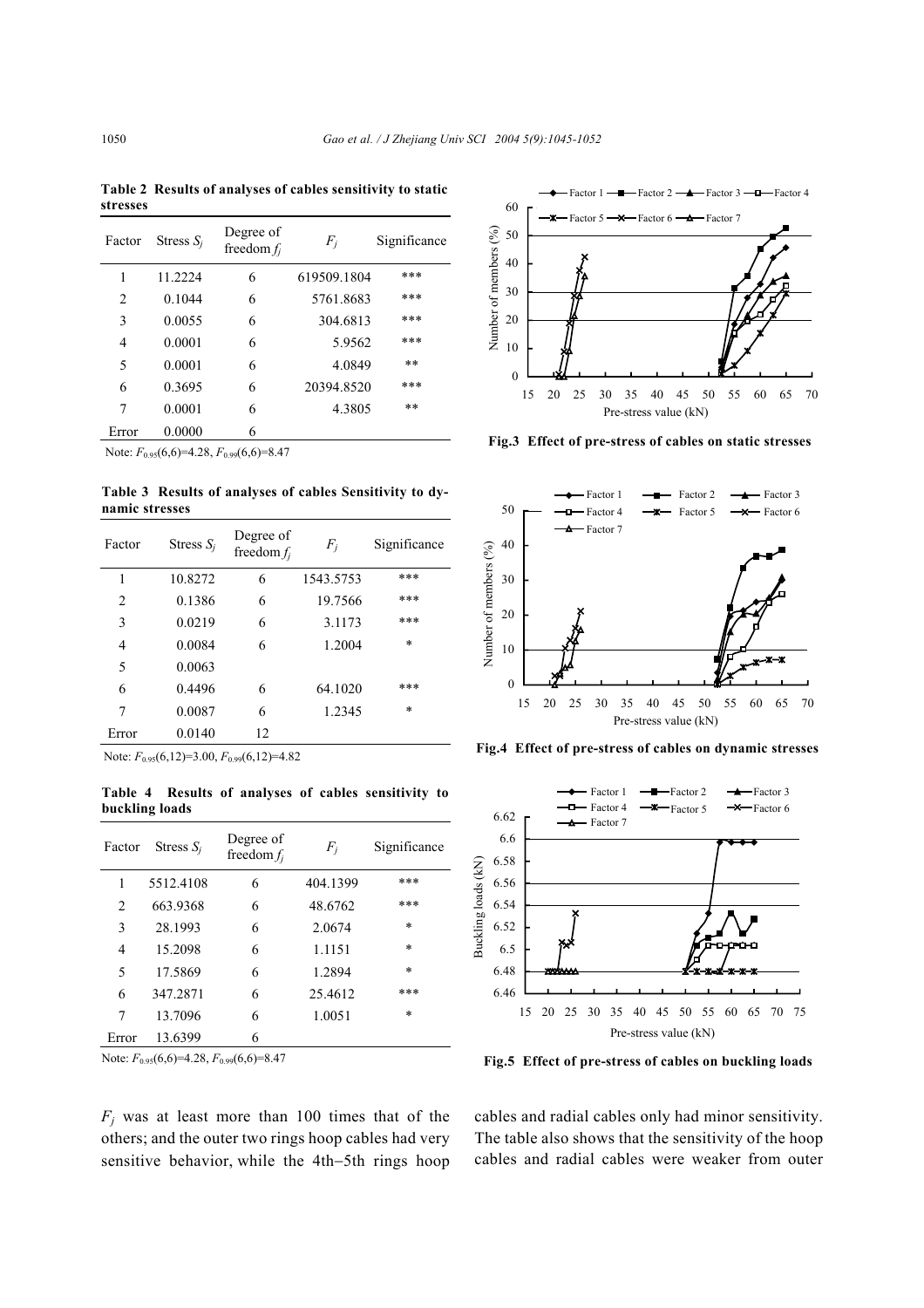ring to inner ring.

The vertical axis in Fig.4 denotes the number of members whose dynamic stresses variations beyond 5% among all structural members. The results are consistent with the cables sensitivity to dynamic stresses shown in Table 3. The significance levels of Factor 1, 2, and 3 are larger than that of Factor 4 and 5, and the significance level of Factor 6 are larger than that of Factor 7.

## **Analyses of cables stability sensitivity to suspen-dome**

Compared with the static and dynamic properties, the pre-stress condition of the cables had less impact on stability properties (Table 4). The outer two rings hoop cables had very sensitive behavior, and the outermost hoop cable was the most sensitive one. The 3rd to 5th rings hoop cables and the 4th−5th radial cables had minor sensitivity. The sensitivity of hoop and radial cables was weaker from outer ring to inner ring.

The results in Fig.5 are consistent with the cables stability sensitivity shown in Table 4. Factor 1, 2, and 6 had very strong sensitivity, and Factor 3, 4, 5, and 7 had little influence to buckling loads.

Briefly, the results in Tables 2−4 show that the static, dynamic, and anti-buckling properties of the outermost hoop cable had the strongest sensitivity; and that the sensitivity was weaker from outer to inner hoop. The radial cables had sensitivity similar to that of the hoop cables, with the outer radial cable being more sensitive than the inner radial cable. Obviously, the outermost hoop cable had the greatest influence on this structural model. Minor deviations of the pre-stresses could greatly affect the structural behavior, including response to static, dynamic and buckling loads. Consequently much attention should be paid to the control of the stress states of the outermost hoop during construction. Furthermore, according to the quantitative analyses method of Figs.3−4, when the number of members whose stresses variations beyond 5% exceeds a certain value (assumed as 30%), it can be determined that the pre-stresses in this group of cables should be rectified. It is instructive for practical construction.

#### **CONCLUSION**

In the present work using orthogonal design method, we obtained a quantitative understanding of every factor influencing on the structural model. The results on static, dynamics and stability had instructive value for practical design and construction. Parametric studies showed that:

1. The suspen-dome system that combines two single systems: a stiff single-layer dome and flexible tension-only cable structure, is superior to the corresponding single systems. The response to buckling loads is greatly improved, while the static deflections under uniform gravity loads are reduced significantly;

2. On the other hand, the suspen-dome is sensitive to cables with pre-stresses. The outermost cables have great sensitivity to the structural behavior, while the innermost cables only have minor sensitivity. The sensitivity is weaker from outer to inner cables. The pre-stresses of the cables can improve the structural behavior, but they also make the structures sensitive to the variation of the pre-stresses;

3. The sensitivity of pre-stressed cables, static and dynamic behavior and buckling loads are different. It has the strongest influence on the static behavior and the weakest influence on the buckling loads.

This study indicated that strict measures should be taken to control the quality during pre-stressing of the cables, especially the outermost cables.

#### **References**

- Chen, W.J., Fu, G.Y., Gong, J.H., Dong, S.L., 2002. Instability behavior of partial double-layer lattice-ribbed domes. *Engineering Mechanics*, **8**(1):19-28 (in Chinese).
- Cui, X.Q., Guo, Y.L., 2003. Elastic ultimate capacity of Kiewitt suspen-dome. *Journal of Building Structures*, **24**(1):71-79 (in Chinese).
- Dong, S.L., Zhuo, X., Zhou, Y.G., 2003. A one-time pretensioning analysis method for prestressed space truss. *Journal of Zhejiang University (Engineering)*, **37**(6):1-6 (in Chinese).
- Gao, B.Q., Lu, Q.X., Dong, S.L., 2003. Geometrical nonlinear stability analyses of cable-truss domes.